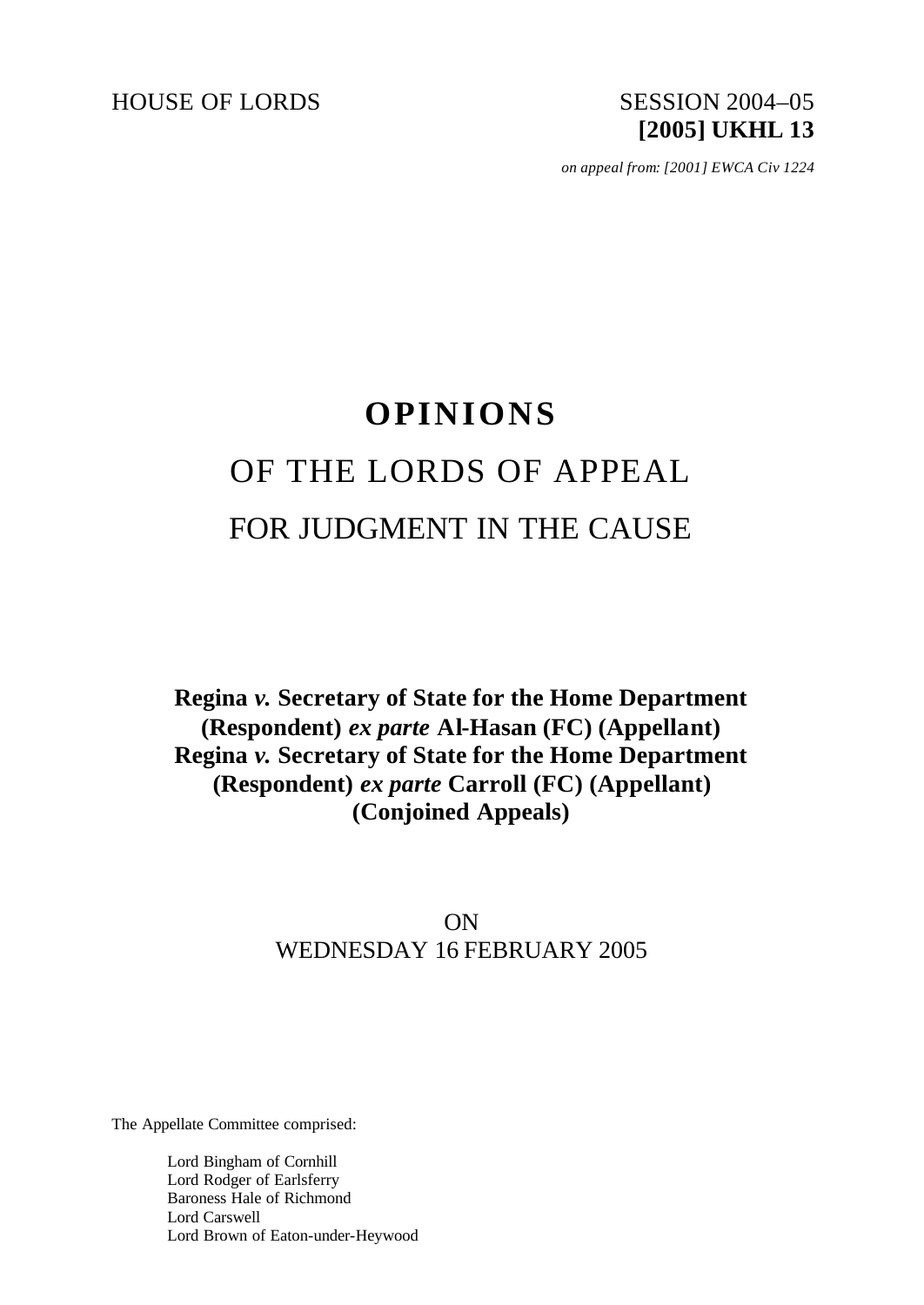#### **HOUSE OF LORDS**

#### **OPINIONS OF THE LORDS OF APPEAL FOR JUDGMENT IN THE CAUSE**

#### **Regina** *v.* **Secretary of State for the Home Department (Respondent)**  *ex parte* **Al-Hasan (FC) (Appellant) Regina** *v.* **Secretary of State for the Home Department (Respondent)**  *ex parte* **Carroll (FC) (Appellant) (Conjoined Appeals)**

#### **[2005] UKHL 13**

#### **LORD BINGHAM OF CORNHILL**

My Lords,

1. I have had the benefit of reading in draft the opinion of my noble and learned friend Lord Brown of Eaton-under-Heywood. I am in full agreement with it, and for the reasons which he gives I would allow both appeals and make the orders which he proposes.

#### **LORD RODGER OF EARLSFERRY**

My Lords,

2. I have had the privilege of considering in draft the speech which is to be delivered by my noble and learned friend, Lord Brown of Eatonunder-Heywood. Like him, I have not found this an easy case but, for the reasons he gives, I have come to the view that the appeal should be allowed.

3. In the hearing before the House the focus came to be, not on any background knowledge which Mr Copple would have had about the search, but on his presence when the governor approved the general order for a squat search. For that reason, while the Human Rights Act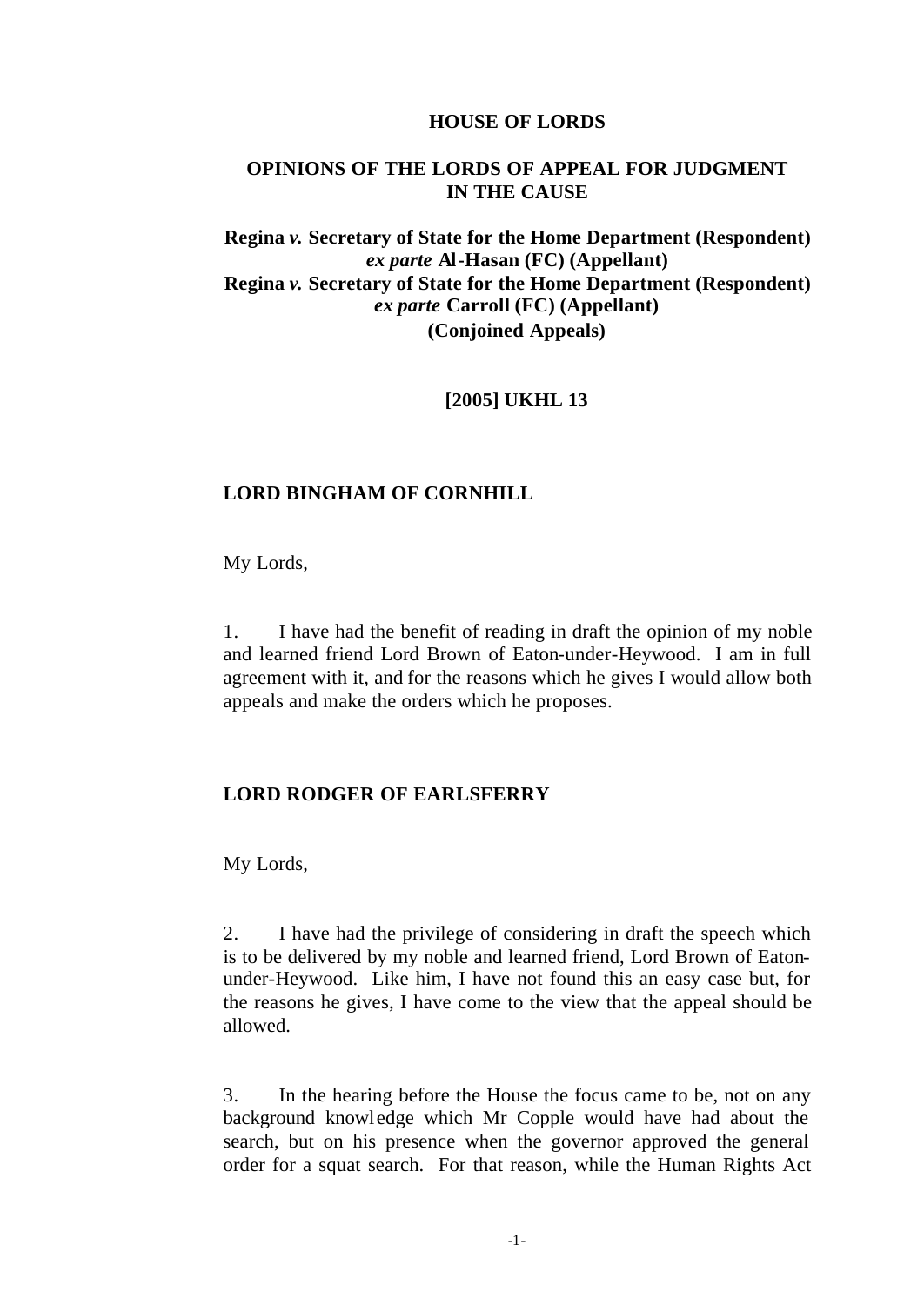1998 does not apply to this case, the decisions of the European Court of Human Rights, on the significance of an adjudicator's prior involvement in the subject of the dispute which he has to decide, may be helpful in formulating the approach of the common law in a case like the present.

4. As Lord Brown notes, in *Pabla Ky v Finland,* 22 June 2004, the complaint about the adjudicator's prior involvement was thin indeed and the application was rejected. The decision is worth noting, however, because, at para 29, the European Court emphasised, by reference inter alia to its decision in *McGonnell v United Kingdom* (2000) 30 EHRR 289, 307, para 51, that article 6(1) does not require that a member state should comply with any theoretical constitutional concepts as such. The question is always simply whether the requirements of the Convention are met in the particular case. Similarly, in a domestic law context, the question will turn, not on theoretical administrative or other concepts as such, but on whether the tribunal can be regarded as impartial and independent in the particular circumstances.

5. In *McGonnell v United Kingdom* the applicant owned land in the parish of St Martin's in Guernsey. He made a number of applications for planning permission for residential use, but they were all rejected. In about 1986 he moved into a converted packing shed on his land. In 1988 a draft Detailed Development Plan for the island was under consideration and, at the public inquiry, the applicant made representations to the effect that construction of a residential building on his land should be permitted. The inspector rejected that contention and supported the proposal in the draft development plan for the land to be zoned as an area reserved for agricultural purposes and in which development was generally prohibited. In 1990 the States of Deliberation, presided over by the Deputy Bailiff, Mr Graham Dorey, debated and adopted the development plan. Three years later the applicant made a formal application for a change of use for his land. The relevant planning committee rejected the application and the applicant appealed to the Royal Court, comprising the Bailiff, Sir Graham Dorey, and seven Jurats. The applicant's representative accepted that the written statement in the development plan provided for no development other than Developed Glasshouse, but he submitted that there were none the less reasons to permit a change of use in the particular case. The Royal Court dismissed the appeal.

6. The European Court of Human Rights held that there had been a violation of the applicant's article  $6(1)$  right to have his civil rights determined by an independent and impartial tribunal. The European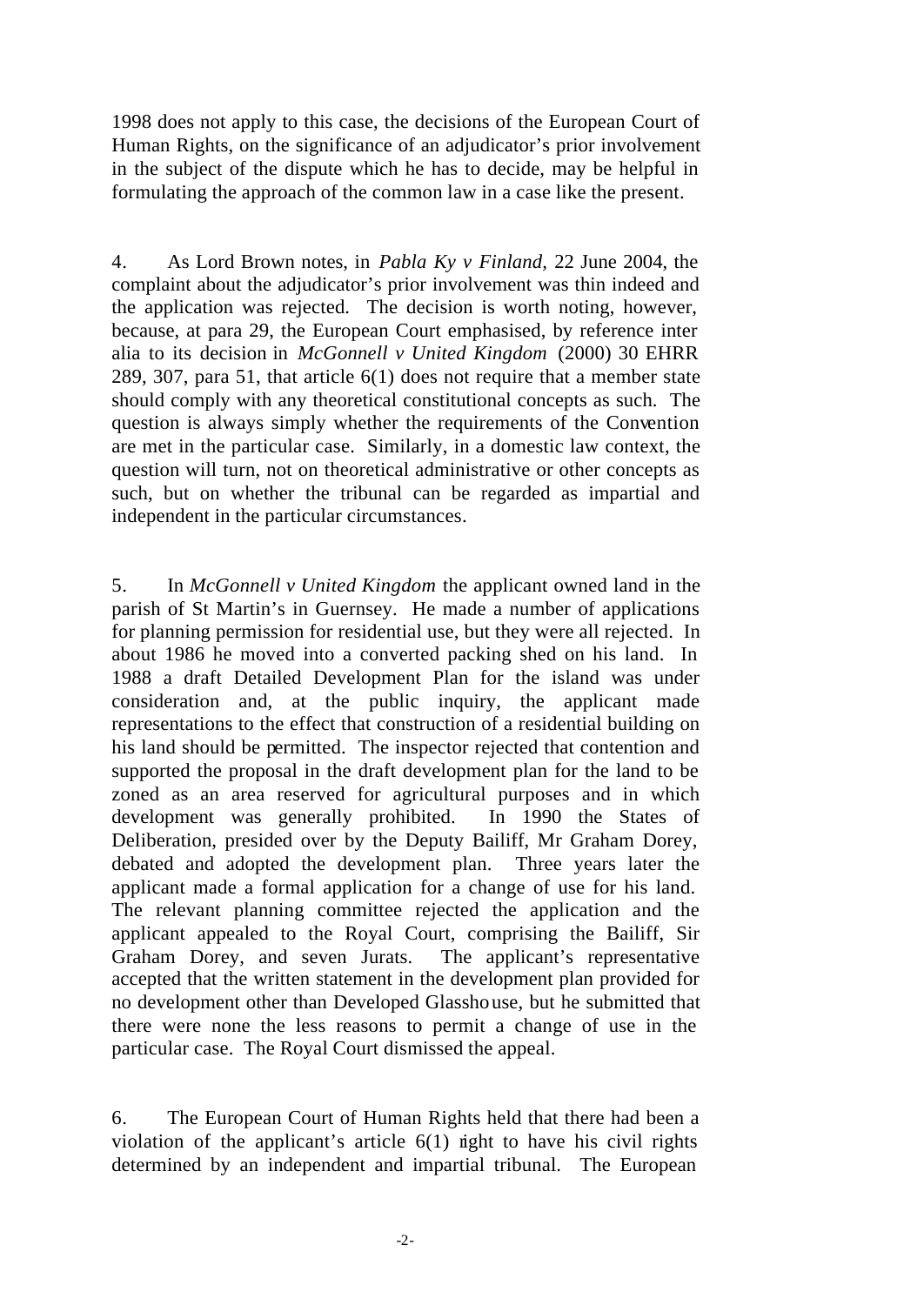Court took the view that the fact that the Bailiff had, in his former capacity, presided over the States of Deliberation when it adopted the development plan, was capable of casting doubt on his impartiality when, as the sole judge of law, he subsequently determined the applicant's planning appeal in the Royal Court. It is important to notice the way that the court identified the issue, at para 55:

"With particular respect to his presiding, as Deputy Bailiff, over the States of Deliberation in 1990, the Court considers that any direct involvement in the passage of legislation, or of executive rules, is likely to be sufficient to cast doubt on the judicial impartiality of a person subsequently called on to determine a dispute over whether reasons exist *to permit a variation from the wording of the legislation or rules at issue*" (emphasis added).

In the eyes of the European Court, the potential difficulty arose because the Royal Court, including the Bailiff, was not simply having to interpret and apply the development plan: it was being asked to permit a departure from the plan, whose provisions the Bailiff might be supposed, by reason of presiding over the States of Deliberation, to have supported.

7. In *Davidson v Scottish Ministers* 2004 SLT 895 an Extra Division of the Court of Session had to decide whether, having regard to section 21 of the Crown Proceedings Act 1947, it could grant an order for specific performance against the Scottish Ministers. One of the judges in the Extra Division had been Lord Advocate at the time when the Scotland Act 1998 was passing through your Lordships' House in its legislative capacity. During the passage of the Bill, the Lord Advocate resisted a proposed amendment, on the ground that it was unnecessary, because the Scottish Ministers were protected by the provisions of the Crown Proceedings Act 1947 which at present ensured that the Crown could not be subject to orders for specific performance. On that basis the proposed amendment was not pressed to a vote.

8. In those circumstances, the House held that, in his judicial capacity as a member of the Extra Division, the former Lord Advocate could not be seen to be impartial when deciding whether an order for specific performance against the Scottish Ministers was competent. In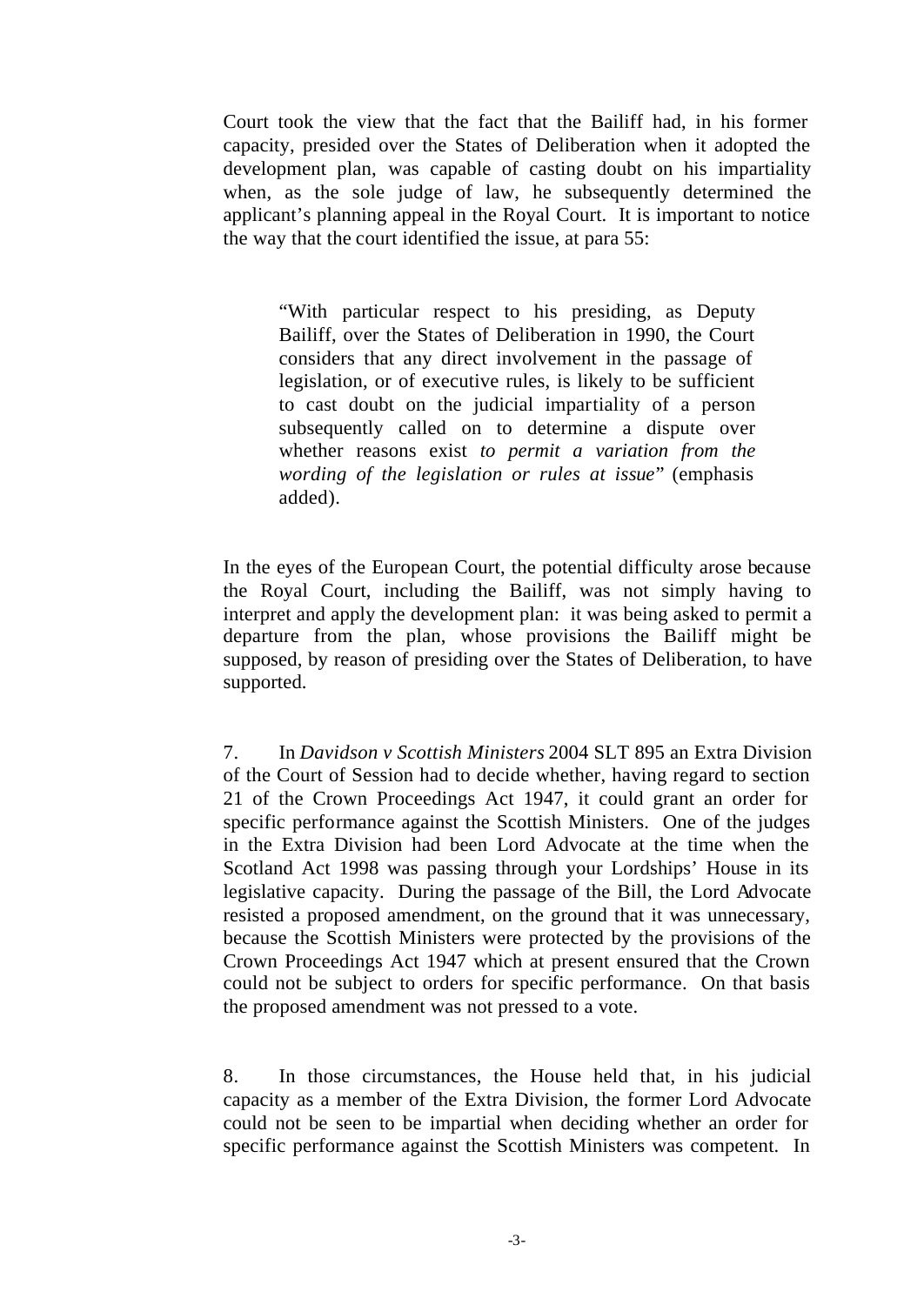the words of Lord Hope of Craighead, at p 907, para 56, as Lord Advocate, he had

"committed himself to the view, which in the Extra Division the Scottish Ministers too were advocating, that the effect of section 21 was that they were subject only to orders which were declaratory of the parties' rights."

Similarly, for Lord Cullen of Whitekirk, what was crucial was that, as a government minister, the Lord Advocate had been promoting the protection of the Scottish Ministers from judicial review. It was the exercise of that role, rather than any mere expression of view about the effect of section 21, that persuaded Lord Cullen that the judge was disqualified from sitting as a member of the Extra Division. Again, the decision in *Davidson v Scottish Ministers* rests on its own very particular circumstances which bring it within the general scope of the reasoning of the European Court in *McConnell v United Kingdom.*

9. As the facts of the present case demonstrate, however, people who are called on to adjudicate will often have substantial experience in the relevant field and will therefore be familiar with the background issues which they may have encountered previously in various roles. Indeed, the individuals concerned will often be particularly suited to adjudicate on the matter precisely because of the experience and wisdom on the topic which they have accumulated in those other roles. In many continental systems, at various stages of their careers judges spend time as legal civil servants in ministries, drafting and advising on legislation. Undoubtedly, when they return to the bench, it is expected that they will use their experience to enrich their work. Today, British judges draw on their previous work, whether as advocates, legal civil servants or academic lawyers. Therefore, they may well have to decide a point which they had argued as counsel, or on which they had written an article - or, even, which they had decided in a previous case. In various political or other contexts, judges may have publicly advocated or welcomed the passing of the legislation which they later have to apply. Judges who have served in some capacity in the Law Commissions may have to interpret legislation which they helped to draft or about which they helped to write a report. The knowledge and expertise developed in these ways can only help, not hinder, their judicial work.

10. It would be absurd, then, to suggest that in such situations their previous activities precluded the judges from reaching an independent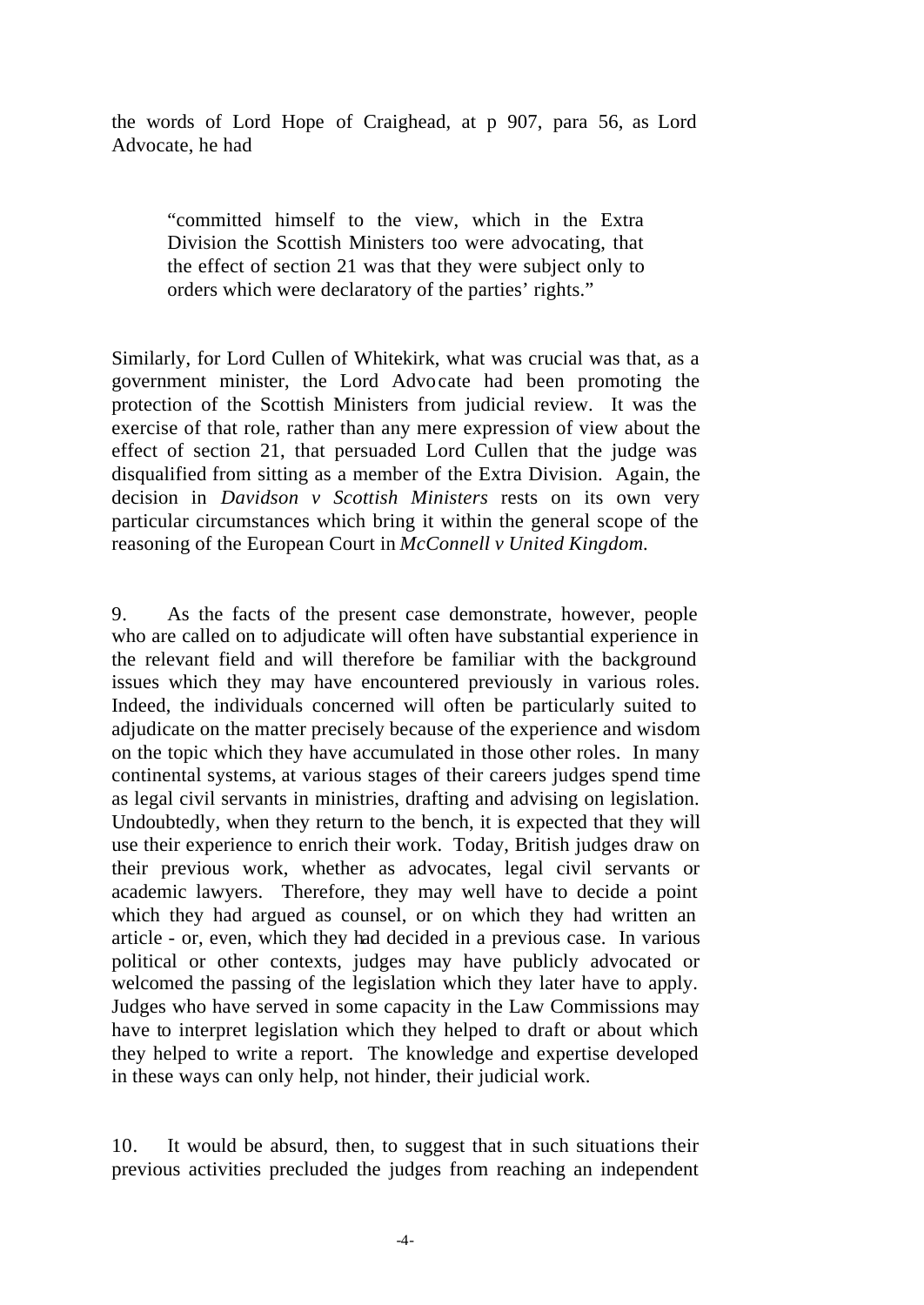and impartial judgment, when occasion demanded. The authoritative decision in *Locabail (UK) Ltd v Bayfield Properties Ltd* [2000] QB 451 is a resounding rejection of any such approach. In any event, if proof were needed, experience confirms that judges are quite capable of acting impartially in such cases. Judges have not infrequently been party to decisions overruling their own previous decisions. Similarly, in *The "Rafaela S"* [2003] 2 Lloyd's Rep 113, 145, para 158, sitting in the Court of Appeal, Peter Gibson LJ freely admitted that he had taken a different view from the one adopted in a report which he had previously subscribed as Chairman of the Law Commission. In *In re S (Minors) (Care Order: Implementation of Care Plan)* [2002] 2 AC 291, Lord Mackay of Clashfern took part in a decision in which the House struck down a system adopted by a local authority for "starring" the essential milestones of their care plan adopted under the Children Act 1989. The appeal turned on identifying a cardinal principle of the Act - a piece of legislation for which Lord Mackay, as Lord Chancellor, had been the lead minister when the Bill was going through this House in its legislative capacity. More than that, as he explained, at p 327, para 108, he had actually given a lecture in which he suggested the idea of starring stages. At the beginning of the appeal, however, he informed counsel of this and they did not object to his sitting. So any question of apparent bias was resolved. Again, since Lord Mackay agreed with the decision to disapprove the starring system, the informed and fair-minded observer would have seen that he was well able to judge the matter independently and impartially when called upon to do so.

11. Nor should it be supposed that only professional judges are capable of the necessary independence of approach. That would be to disregard the realities of life in many organisations today. For example, on a daily basis, head teachers have to apply school rules which they have helped to frame. By virtue of their knowledge of the way the school works and of its problems, they will often be best placed to apply the rules sensitively and appropriately in any given situation. Again, it is not to be assumed that the head teachers' mere involvement in shaping the rules means that a fair-minded observer who knew how schools worked would conclude that there was a real possibility that they would not be able to apply the rules fairly. The same goes for managers in businesses and for officers in the Armed Forces who are committed to upholding the edifice of lawful orders on which the services rest. Equally, I have no doubt that an informed and fair-minded observer would regard prison governors, or their deputies, as being quite capable of interpreting and applying the prison rules fairly and independently, even though they are obviously committed to upholding them. In all these situations, if things do go wrong, the decision can be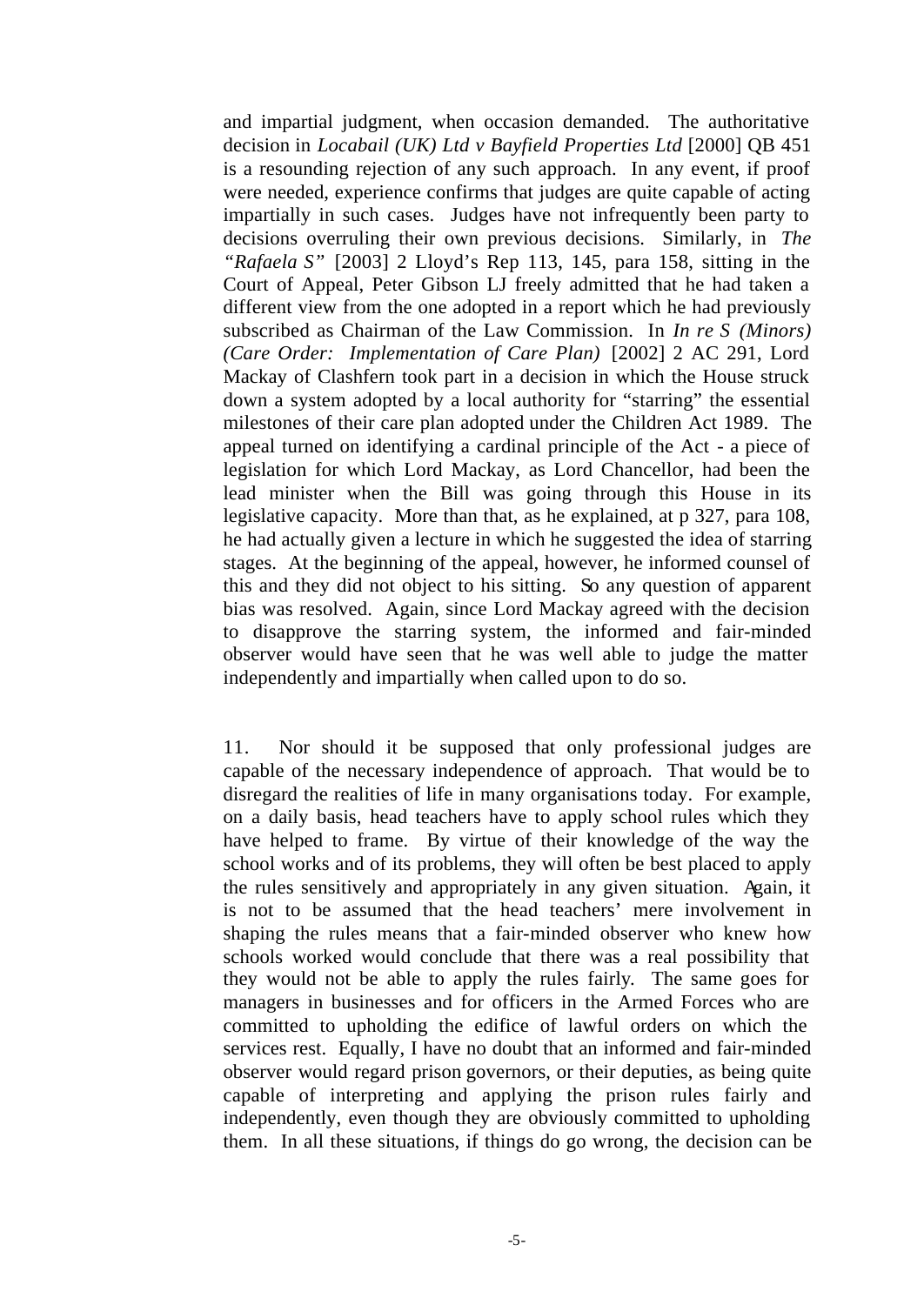judicially reviewed or challenged in an employment tribunal, as the case may be. The present case is an example of that safeguard in action.

12. Nothing in the decision of the House today casts any doubt on the validity of the decisions of such bodies taken in the ordinary way. The circumstances of the present case were most unusual, however. The appellants chose to challenge the lawfulness of the general order for a squat search which they had refused to obey. Since Mr Copple had been present when the governor approved that particular order, and had not dissented from that approval, an informed and fair-minded observer could infer that Mr Copple had thereby tacitly accepted that the order was lawful in the situation then facing the prison authorities. If so, that observer might further conclude that there was a real possibility that Mr Copple would be biased if he later had to adjudicate on the appellants' challenge to the validity of the self-same order. On this very limited ground, which is explained more fully by Lord Brown, I have come to the view that the appeal should be allowed.

#### **BARONESS HALE OF RICHMOND**

My Lords,

13. I have had the advantage of reading the opinions of my noble and learned friends, Lord Rodger and Earlsferry and Lord Brown of Eatonunder- Heywood, and I agree with them. In particular, I would wish to associate myself with the powerful observations of Lord Rodger. So powerful are they that they might have been thought to lead to a different conclusion in this case. I would like, therefore, to expand a little upon why they do not.

14. The inter-relationship between management and the fair administration of discipline in institutional settings and disciplined services has long been a source of concern. It used to be thought that the courts could not supervise the disciplinary actions of prison governors, chief constables, chief fire officers and the like, because to do so would interfere with the free and proper exercise of their disciplinary powers: see *R v Metropolitan Police Commissioner, Ex p Parker* [1953] 1 WLR 1150, 1155, *Ex p Fry* [1954] 1 WLR 730, 733, per Goddard LJ. Then it was held that the disciplinary decisions of prison Boards of Visitors could be distinguished from those of prison governors and were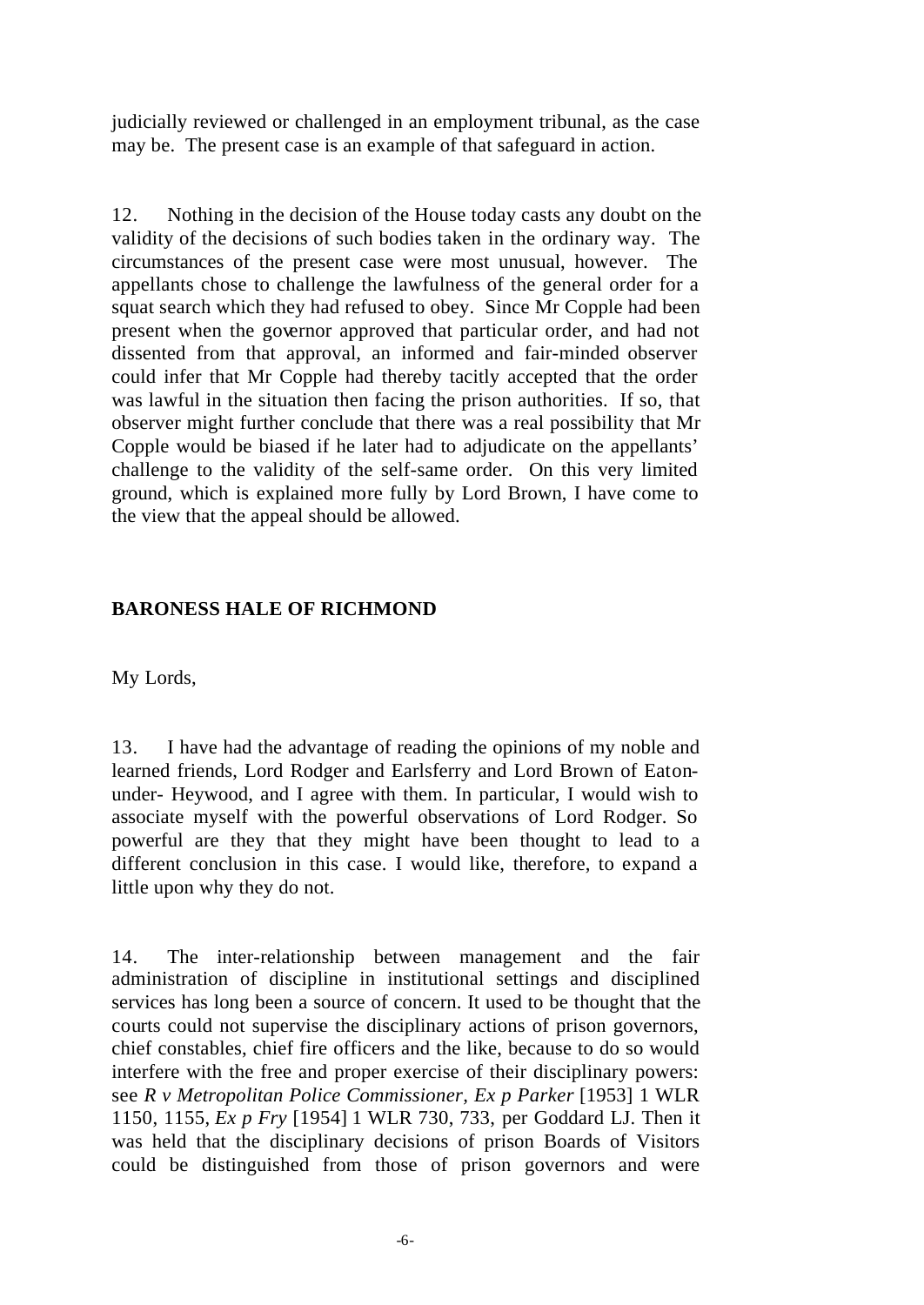amenable to judicial review: see *R v Board of Visitors of Hull Prison, Ex p St Germain* [1979] 1 QB 425. But it was still thought that the governor's role in maintaining good order and discipline within the prison was part of his overall function of managing the prison: see *R v Deputy Governor of Camphill Prison, Ex p King* [1985] 1 QB 735. In the words of Lawton LJ at p 749, it was thought that 'Management without discipline is a recipe for chaos.'

15. Others, however, had difficulty in drawing a logical distinction between the disciplinary functions of governors and Boards of Visitors: see *Re McKiernan's Application* [1985] NI 385. In England and Wales, the distinction was abolished by the decision of this House in *Leech v Deputy Governor of Parkhurst Prison* [1988] AC 533. Since then it has been clear that the functions of a governor adjudicating upon disciplinary charges are separate and distinct from his functions in running the prison; they are subject to the supervision of the courts in their compliance with the rules of natural justice. This distinction was perhaps even more important during the years following 1992 when all prison discipline was in the hands of the Governor.

16. Of course, as Newman J said at [2001] HRLR 731, para 38, it is inherent in the system of prison discipline that it is administered by those with responsibility for managing the prison. Sometimes it will not be possible to keep the two functions distinct. But in this case it could have been done. Giving the order and deciding upon its lawfulness could have been more clearly separated. Giving an order to search prisoners for illicit substances is part of the function of running the prison. In other contexts one would not normally expect the person who gave such an order also to adjudicate upon whether or not it was lawful, at least when the order was so sensitive and the consequences of an adjudication so serious. The lawfulness of a police officer's order to stop and search a suspect will not be decided by the police officer but by a court in any later proceedings resulting from it. The Deputy Governor in this case did not give the order but he was closely associated with it. The first reports about the indications given by the dogs and the negative findings of the search of the classroom area were made to him on the Friday. The decision to order a lock down search was made as a result. He was there on the Monday morning when the Governor approved the Principal Officer's decision to require prisoners to squat. In those circumstances, however professional the Deputy Governor was in his approach to his task, a fair-minded and informed observer would conclude that there was a real possibility that he would be pre-disposed to uphold the legality of the order. Although any other governor from within or outside the prison would have had to be briefed on the reasons for the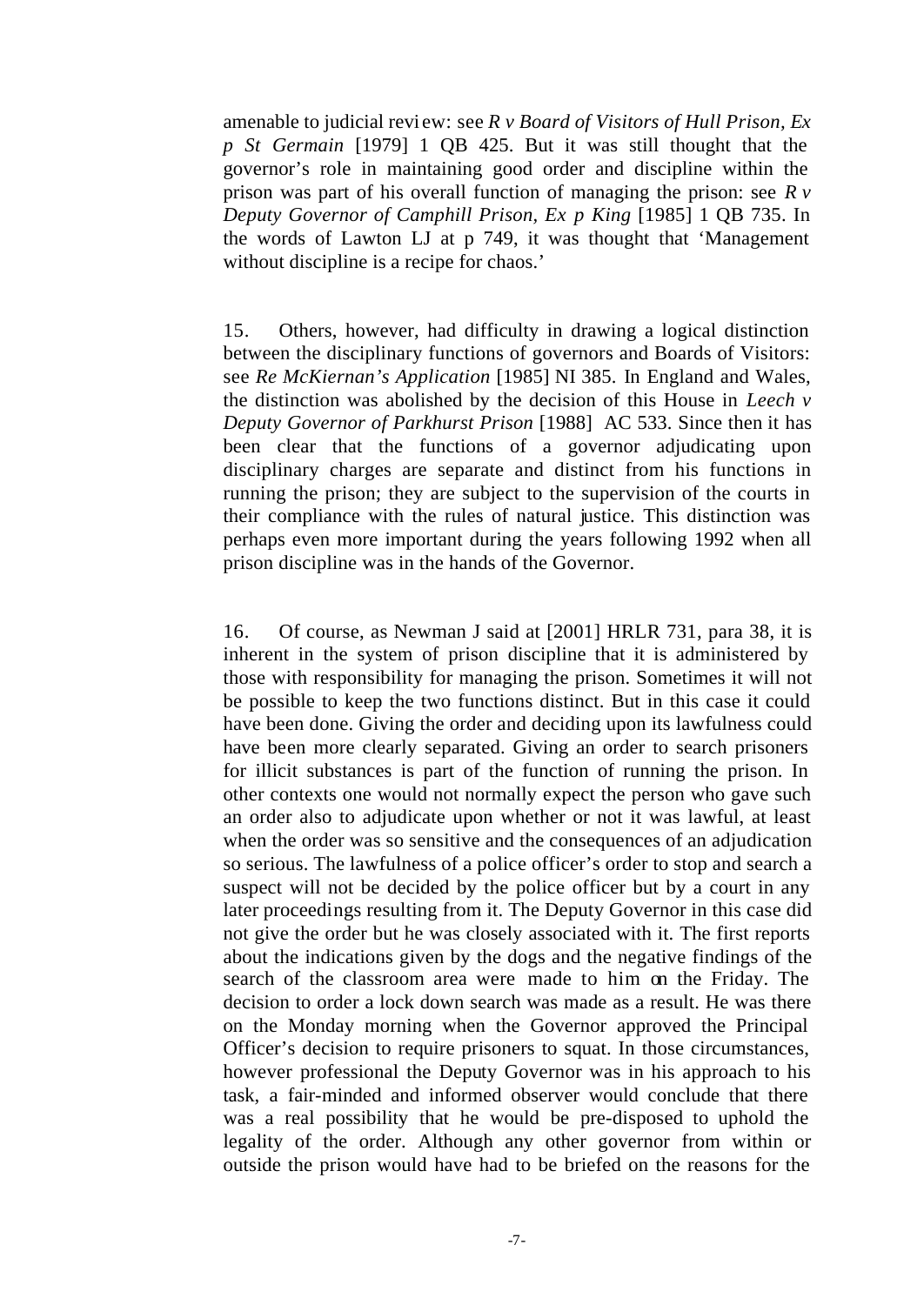search, it must have been practicable for someone who had not been so closely associated with giving the order to have conducted the adjudications based upon it. For those reasons I agree that the appeals should be allowed.

#### **LORD CARSWELL**

My Lords,

17. I have had the advantage of reading in draft the opinions prepared by my noble and learned friends Lord Rodger of Earlsferry and Lord Brown of Eaton-under-Heywood. For the reasons which they have give n I would allow the appeals and make the orders proposed.

#### **LORD BROWN OF EATON-UNDER-HEYWOOD**

My Lords,

18. Strip searches are a normal part of prison life, particularly for category A prisoners in high security prisons. Squat searches, however, the most extreme and intrusive form of strip searches in which the prisoner is required to bend over or squat, are altogether less routine. They can only lawfully be ordered for good reason. Rule 39 (2) of the Prison Rules 1964 (SI 1964/388) (now replaced by the 1999 Rules), made under the Prison Act 1952, provides: "A prisoner shall be searched in as seemly a manner as is consistent with discovering anything concealed". Consistently with that rule the Prison Security Manual dictates the only circumstances in which a squat search may be ordered: "If you suspect there is anything concealed in the anal or genital area, ask [the prisoner] to bend over or squat."

19. On Monday, 23 November 1998 a squat search was ordered of all 184 prisoners held on F and G wings of HMP Frankland, a high security dispersal prison holding some 550 prisoners. The previous Friday, two dogs trained in arms and explosives detection had given positive indications within one of the prison's classrooms, a classroom used only by prisoners from those two wings. A search of the classroom and the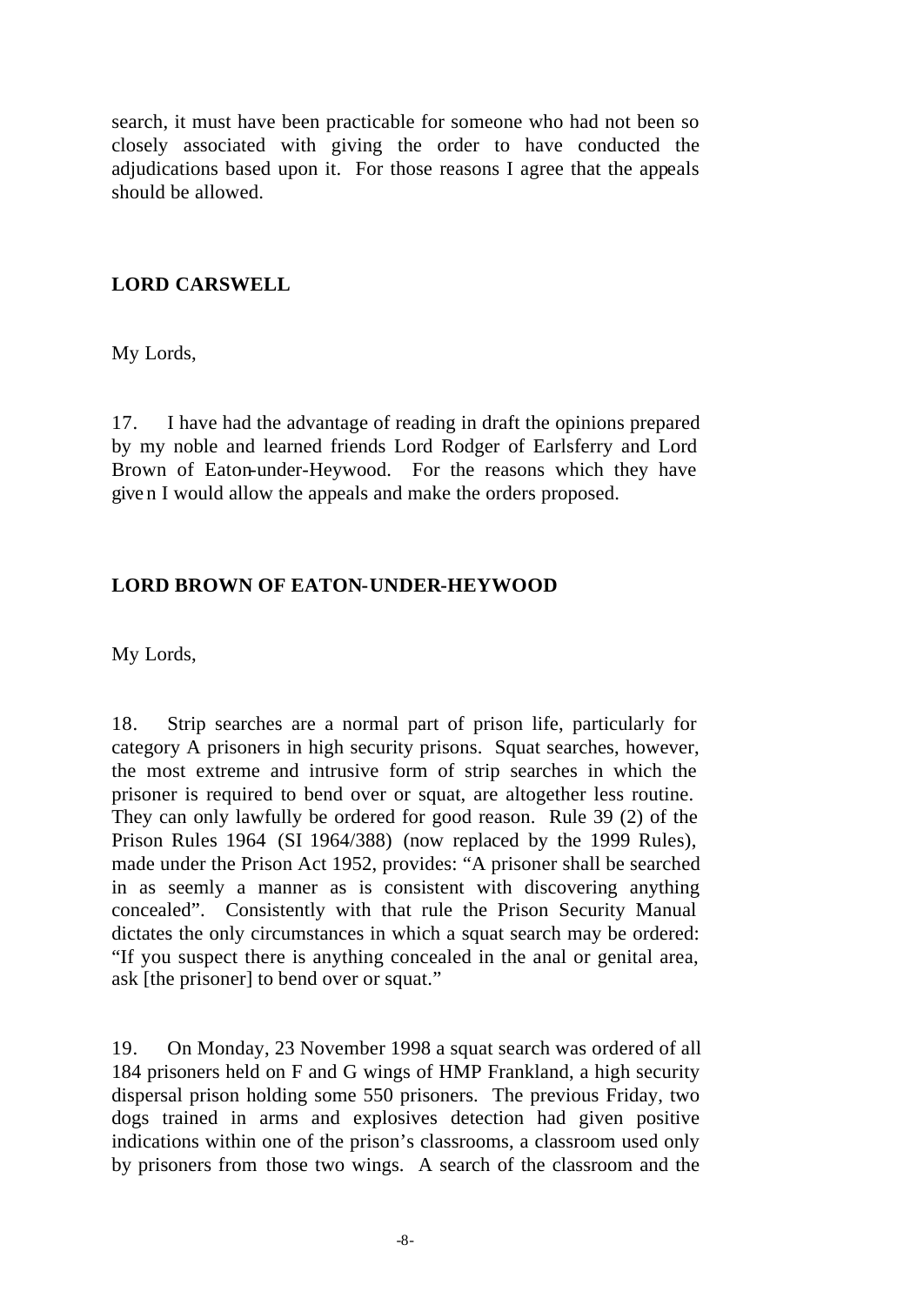surrounding area having revealed nothing, it was decided to carry out a lock-down search of both wings with the prisoners confined to their cells.

20. These two appellants, both then long-term category A prisoners, were on the affected wings and amongst those ordered to squat (although in the event the search was called off after 94 prisoners had been searched). The appellants, however, unlike the rest, refused to obey the order. Mr Carroll refused on the ground that he had not been given proper reasons for it; Mr Al-Hasan (formerly known as Anthony Steele) on the ground that a reasonable suspicion was required and there was none in his case.

21. Disciplinary proceedings were brought against both appellants under rule 47 (19): "A prisoner is guilty of an offence against discipline if he . . . (19) disobeys any lawful order".

22. Rule 48 (3) requires that: "every charge shall be inquired into by the Governor". The Governor appointed to hear the charges against these appellants was Deputy Governor Copple. Separate adjudications were held, respectively on 17 December 1998 and 2 March 1999, in each case following adjournments to enable the prisoner to obtain legal advice (although each was refused legal representation for the hearing). In both cases there was no dispute that the order had been disobeyed; the defence of each was rather that the order had not been "lawful". Mr Copple ruled in both cases that the order was lawful and accordingly found both appellants guilty, findings later upheld by the Secretary of State. The penalty imposed on Mr Carroll was two additional days detention, ten days cellular confinement and ten days stoppage of earnings. He was at the time serving a sentence of 15 years for offences of robbery and assault. Mr Al-Hasan was penalised by the stoppage of 15 days earnings and the forfeiture of certain privileges. He was and remains a life sentence prisoner, serving four life sentences for offences committed whilst in prison.

23. Both appellants brought judicial review proceedings seeking to quash the findings of guilt recorded against them. The challenges were advanced on a wide-ranging basis, asserting breaches of Articles 5 (4) and 6 of the European Convention on Human Rights, and breaches of the common law principles of natural justice. The challenges were heard together and failed both before Newman J in the Administrative Court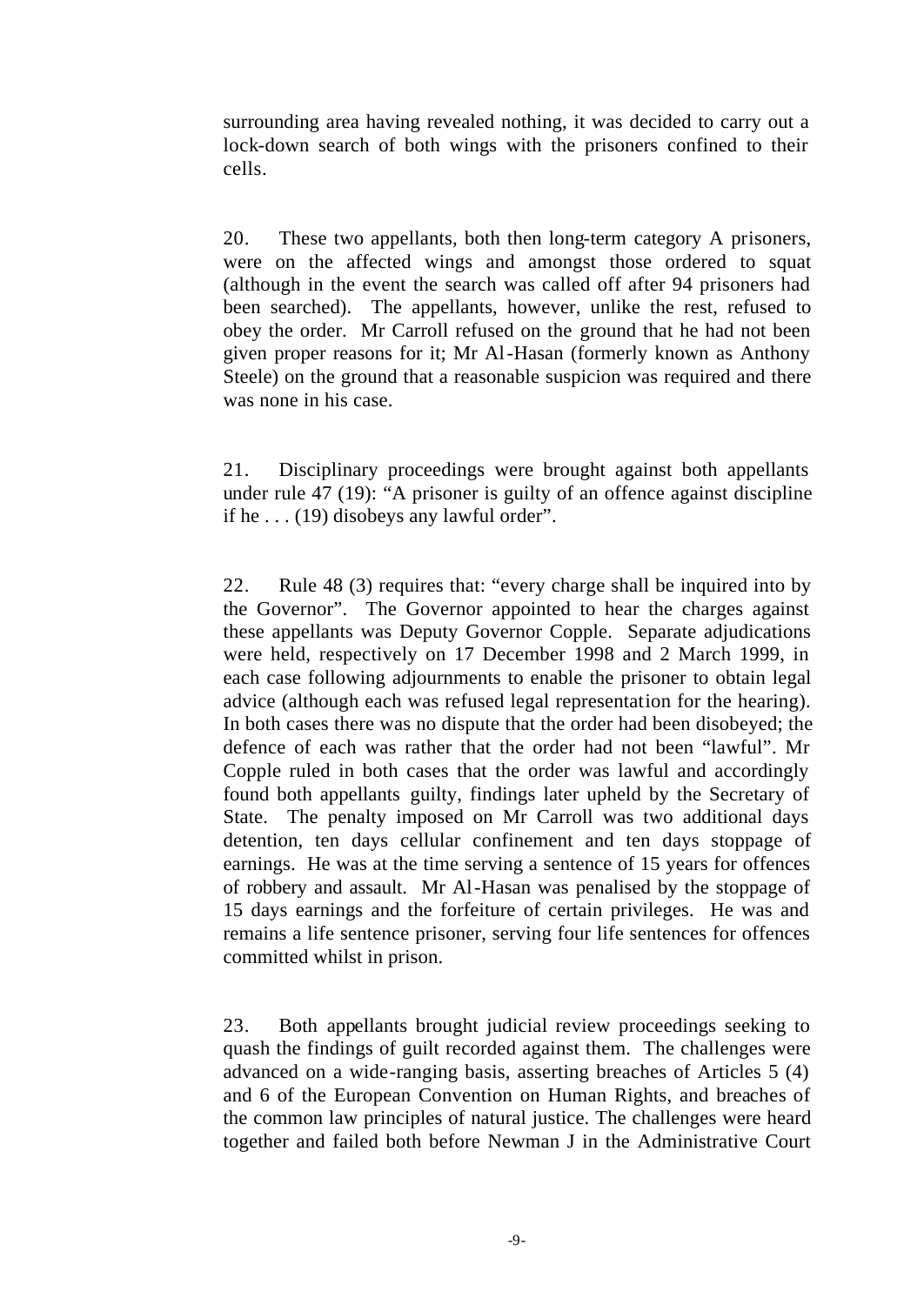on 16 February 2001 and before the Court of Appeal (Lord Woolf CJ, Tuckey and Arden LJJ) on 19 July 2001: [2002] 1 WLR 545.

24. The Court of Appeal heard the appeals together with another appeal (from the Divisional Court) by a third prisoner, Mr Greenfield, who was also challenging an adjudication. Since the three appeals were thought to involve a number of common issues, your Lordships too heard them together. By then, however, the respondent Secretary of State had conceded—following the judgment of the Grand Chamber of the European Court of Human Rights in *Ezeh and Connors v United Kingdom* (2004) 39 EHRR 1— that Mr Greenfield's adjudication had breached article 6 so that the only real issue left in his case was a claim for damages under section 8 of the Human Rights Act 1998. By the conclusion of the three-day hearing before your Lordships, the arguments had narrowed still further and it had become clear that no real overlap remained between Mr Greenfield's appeal and those of these two appellants, Mr Carroll and Mr Al-Hasan. Judgment is therefore being given separately in Mr Greenfield's case ([2005] UKHL 14).

25. As now appears, these appellants' appeals raise essentially just one issue, an issue common to both. Put at its simplest the issue is whether these adjudications are properly to be regarded as vitiated by apparent bias on Mr Copple's part, in particular having regard to his earlier involvement in the events leading to the decision to order a squat search. As, moreover, will shortly appear, this only became an issue only, indeed, *could* become an issue—once the challenge had been launched and Mr Copple (very properly) had given his detailed account of the facts of the case.

26. The facts most directly relevant to the issue are these. The initial decision to carry out a search of all prisoners and their cells on F and G wings was taken, as already indicated, on Friday, 20 November 1998 following the failure to find in or around the classroom the substances suggested by the trained dogs to be there. The decision was taken by the Governor, Mr Woods, and was relayed to Principal Officer Markham who was made aware of the indications from the dogs and of the security implications of the search. For good reasons (of no materiality on this appeal) it was decided to postpone the search until after the weekend. On the Monday morning Principal Officer Markham instructed a number of prison officers to carry out the search. He explained to them that the items being searched for were of a kind that could threaten the security of the prison and were of a nature that could be hidden in the anal or genital areas of the prisoners being searched. In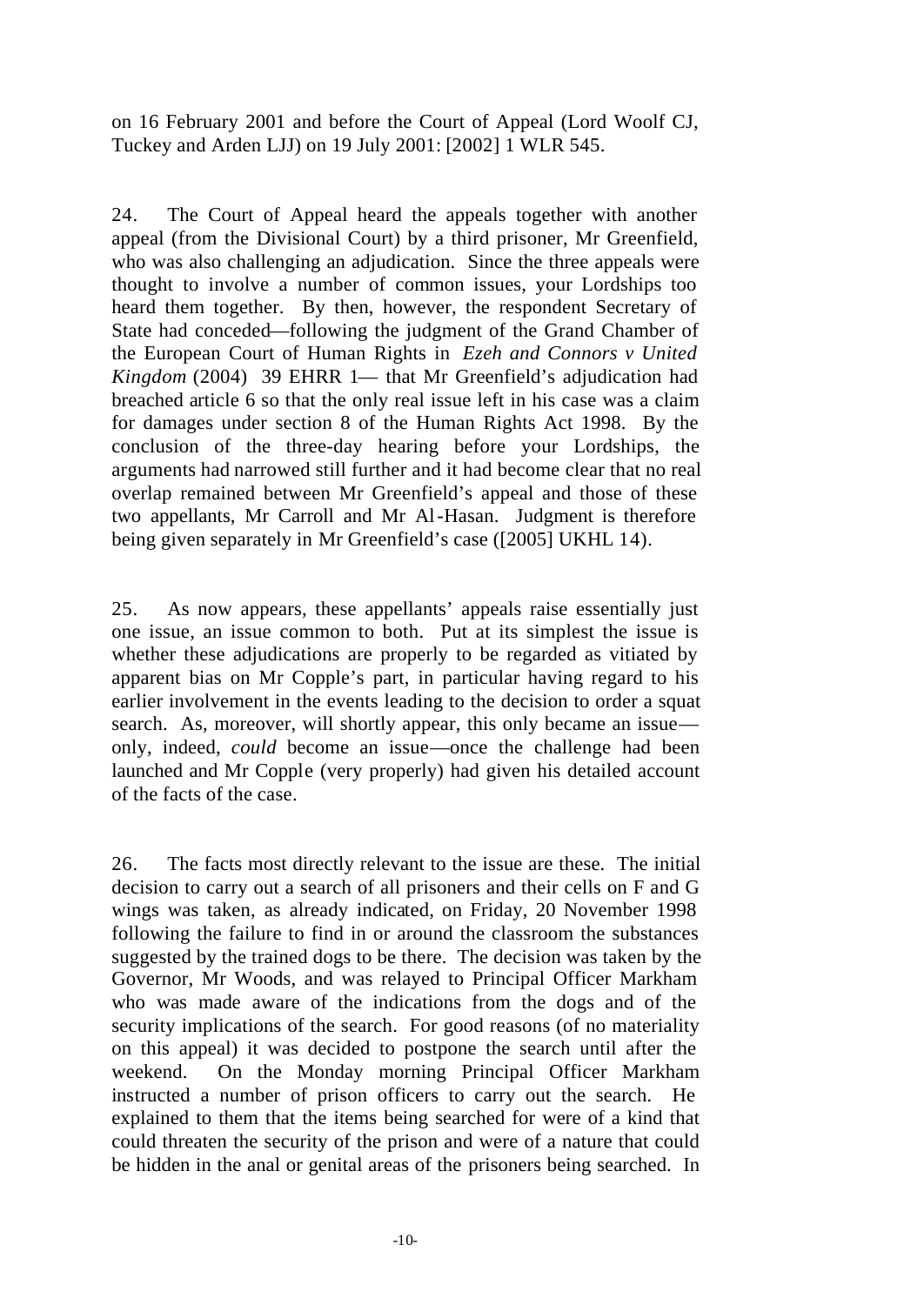the course of that morning Governor Woods was briefed in relation to the search and he specifically approved the decision to require the prisoners to squat as part of the search. Mr Copple himself was present when this approval was given.

27. At the first instance hearing before Newman J and again before the Court of Appeal it appears that the major thrust of the fairness challenge related less to Mr Copple's own prior involvement in the actual decision-making process than to his background knowledge of the general circumstances in which the search had come to be ordered. It is instructive to see how the Court of Appeal, in a lengthy and impressive judgment which had to deal also with a host of other issues, dealt with this particular issue, [2002] 1 WLR 545, 562-563:

- 57.The first specific allegation made by Mr Fitzgerald is that Deputy Governor Copple was not an appropriate person to conduct the adjudication. It is not suggested that he was motivated by any personal bias or malice against Mr Fitzgerald's clients. It is, however, submitted that because of his background knowledge, he should have disqualified himself. If he was required to do so, then it would mean that it would be necessary for a governor to be transferred from another prison to conduct the adjudication. It is not disputed by Mr Sales that in the appropriate circumstances this can be done. However, it is clearly inconvenient to do this and can have disadvantages.
- 58.We have already set out the extent of Deputy Governor Copple's knowledge. Mr Fitzgerald in his additional submissions sought to establish there was here a credibility issue and issues which required resolution of disputes of fact. There was ground for challenging the bona fides of the order for a squat search. However, we do not consider that this is a realistic assessment of the situation. Mr Sales accepts that there has to be cause for a squat search. However, it is far fetched to suggest that there was not cause for the governor of the prison to come to the decision that the search was necessary and that there were not circumstances where the material for which the search was taking place could have been secreted in intimate parts of the prisoner's body.
- 59.Because category A prisoners were involved and it was important to protect sources of information, any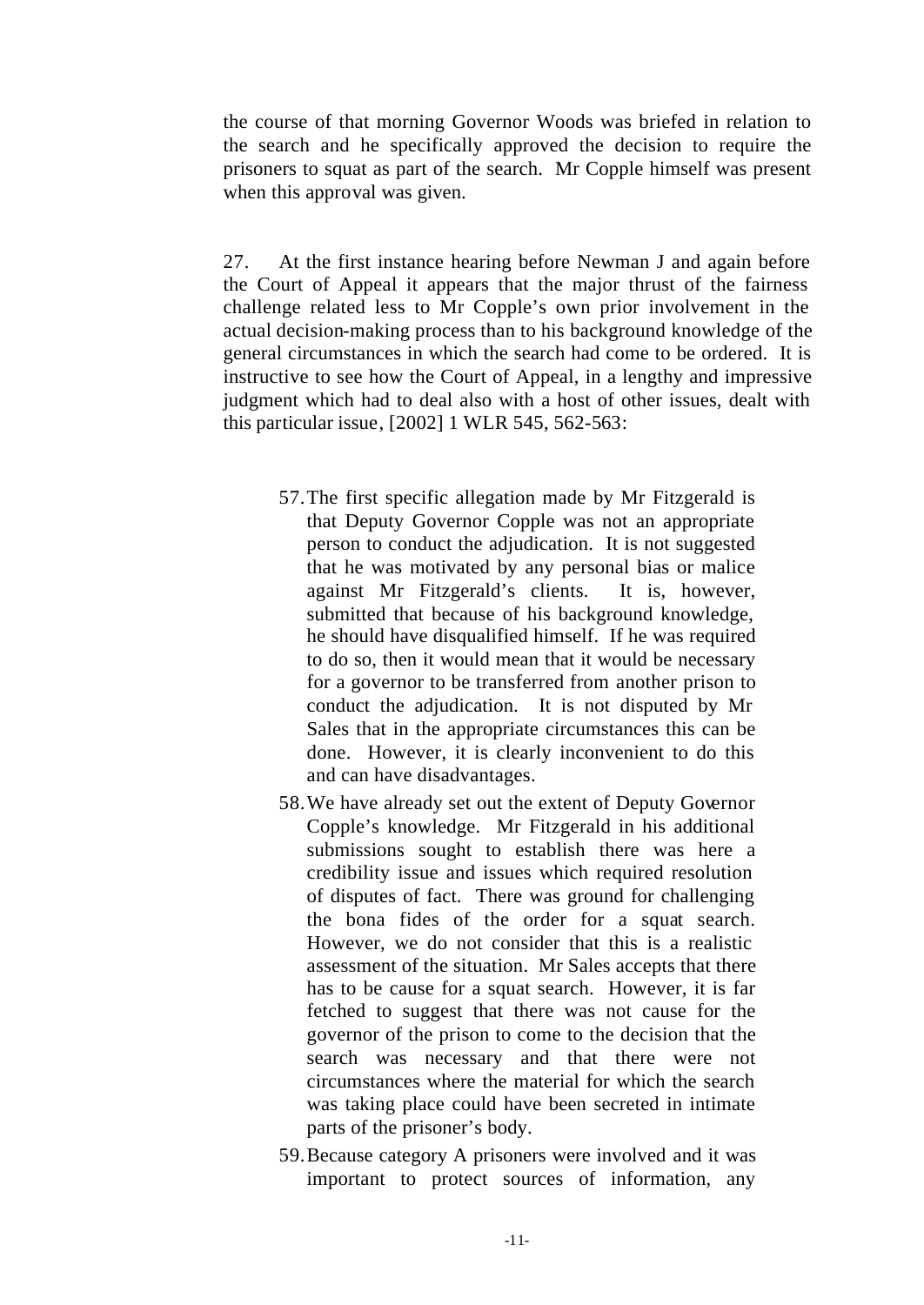adjudicating officer would need background information of the sort that Deputy Governor Copple had in order to rule on the admissibility of questioning of witnesses. This is analogous to the situation which was considered in *R v Board of Visitors of Frankland Prison, Ex p Lewis* [1986] 1 WLR 130. The board of visitors no longer has disciplinary powers but, although those powers were greater than those of the governor, the powers were of a similar nature. As was pointed out in that case (at p135) it can assist the achievement of justice in disciplinary proceedings for the adjudicator to have knowledge of the workings of a particular prison.

60.Here this was the situation in relation to Deputy Governor Copple. Because the lawfulness of the order was being challenged, it was apparent there could be questions which required, if they were answered, the revelation of information which the prison could reasonably wish to remain confidential in the interests of security. For example, in prisons, sources of information are vital to the maintenance of security and control. They have to be protected because they can readily lead to the revelation of the existence of an informer. If questioning is only curtailed in those situations where there is an informer, this will result in identifying that there is an informer in those cases where the questioning is curtailed. This would in itself be a reason for being circumspect before allowing the questioning which was refused by Deputy Governor Copple. The nature of the information here made curtailment necessary. There was sensitive information involved. As Newman J stated:

> 'even if the question was apt to open up a line of defence, then in my judgment there was a clear and legitimate interest in ensuring that the sensitive security information was not disclosed to the claimant and Deputy Governor Copple was sufficiently independent and indeed well placed, because of his knowledge of the security information, to decide whether fairness required the question to be answered.'

61.Like Newman J, we would reject the submission that unfairness occurred through the refusal to permit questions. In applying the approach that justice must not only be done but be seen to be extended to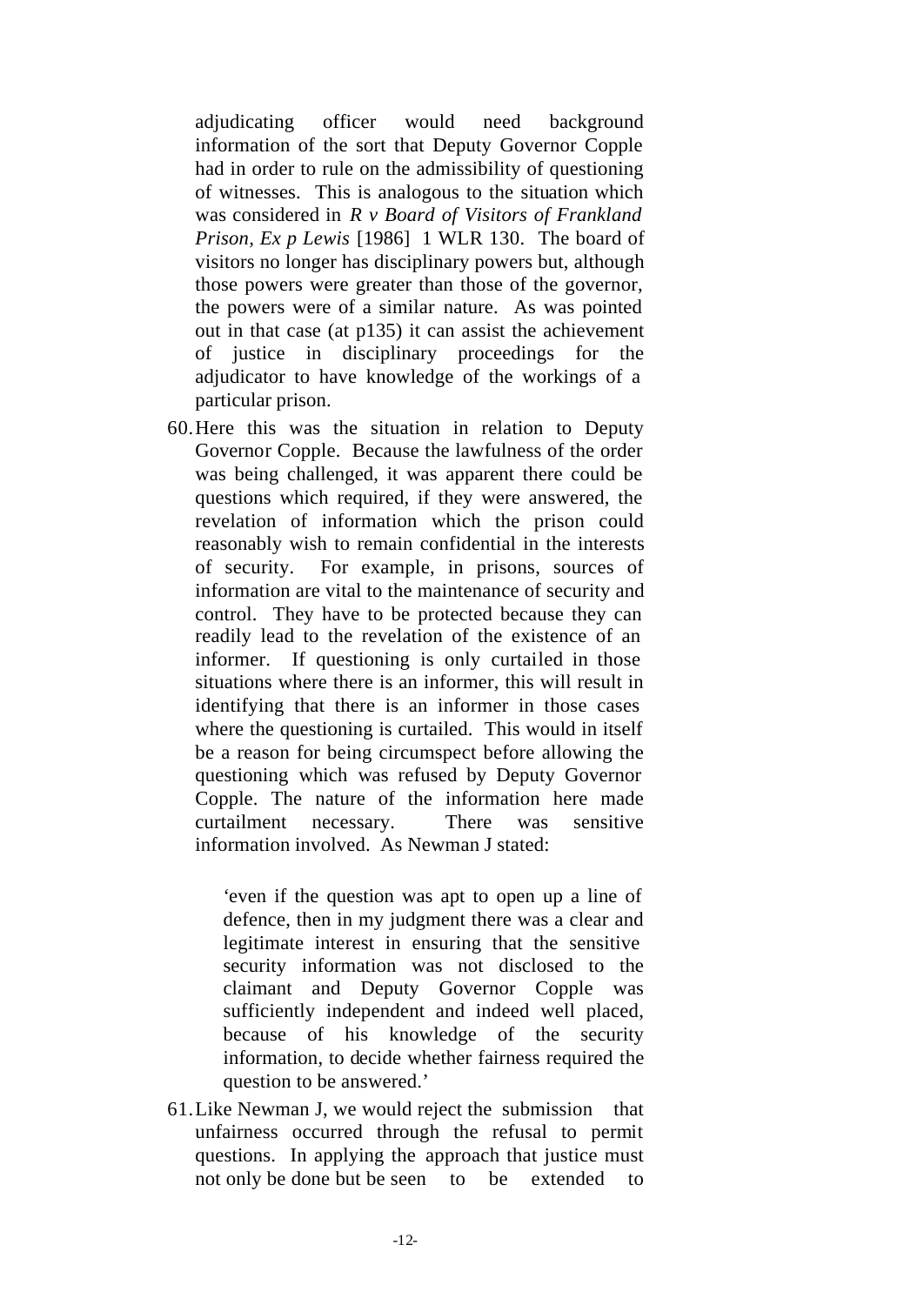prisoners, the reasonable onlooker must be assumed to know of the needs for security and control in prison. In our judgment the reasonable onlooker would conclude that not only was Deputy Governor Copple in a position to provide a just hearing, he did so and justice was seen to be done. If it were necessary for a reasonable onlooker to do so, he would be entitled to take into account the fairness of the whole procedure, including the fact that the courts could supervise how the adjudication was carried out on an application for judicial review.

28. Those paragraphs in the Court of Appeal's judgment to my mind provide a convincing answer to the main argument then being advanced on behalf of these two appellants, namely that Mr Copple, by the very fact that he knew of the security concerns which had occasioned the search, was thereby disqualified from hearing the charges through being unable to adjudicate fairly upon them. As the Court of Appeal pointed out, it was clearly necessary that sensitive security information was not disclosed to the prisoners in the course of the adjudications and, to guard against that risk, any governor trying these charges would necessarily have had to be given in advance of the hearing precisely the same sort of background information about the search as Mr Copple already had. Principal Officer Markham, for example, had to be told by Mr Copple not to answer a question put by Mr Carroll: "What were these items that intelligence indicated could threaten the security of the establishment?" These adjudications could not properly have been conducted by a governor unaware of the background. So much, indeed, Mr Fitzgerald QC on behalf of these appellants now accepts.

29. What, however, Mr Fitzgerald does not accept is that Mr Copple could properly decide the central question raised by the prisoners on these adjudications, the legality or otherwise of the orders to squat. He could not bring the necessary degree of independence and impartiality to that task. Mr Carroll's defence to the charge against him was in terms: "a blanket order that everyone must squat is illegal". That, therefore, was the critical issue on which Mr Copple had to rule. Having been present when the general order for a squat search was approved by the governor, could he properly do so? Or might he reasonably be supposed to have pre-judged the issue? That precise question, although seemingly raised below as part and parcel of the natural justice challenge, appears not to have been addressed by the Court of Appeal. Perhaps it was lost sight of amidst the myriad other arguments advanced. Be that as it may,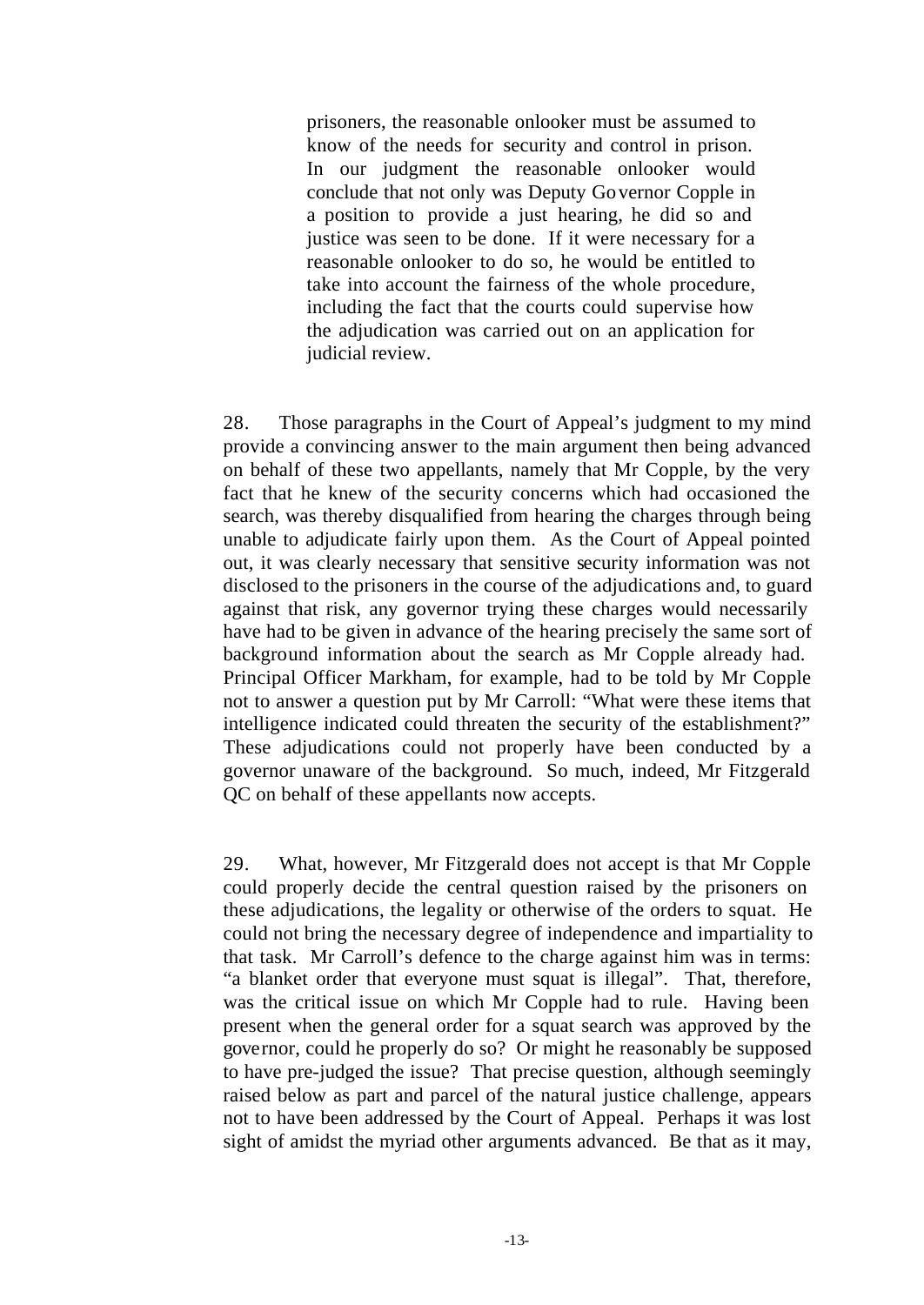it is now, as already indicated, the principal issue for your Lordships' decision on the present appeal.

30. The common law test for bias has been authoritatively settled by the recent decisions of this House in *Porter v Magill* [2002] 2 AC 357 and *Lawal v Northern Spirit Ltd* [2004] 1 All ER 187:

"The question is whether the fair-minded and informed observer, having considered the relevant facts, would conclude that there was a real possibility that the tribunal was biased".

31. Unknown to the appellants at the time of these adjudications, or indeed at the time when their judicial review proceedings were first brought, Mr Copple not merely knew of the background to this search but had actually himself been present when the squat order was approved. This fact only emerged when Mr Copple gave his statement in Mr Al-Hasan's case on 5 July 2000 (rather oddly it did not appear in his earlier statement of 15 May 2000 in Mr Carroll's case). How would the fair-minded observer regard that? Would he think there was a real possibility that, Mr Copple having at the very least acquiesced in the order for a squat search, he would later at the adjudication stage be predisposed to find it lawful?

32. In addressing this all-important question it is helpful to take note of a line of recent authority culminating in the decision of this House in *Davidson v Scottish Ministers* 2004 SLT 895. In *Davidson* the House affirmed the decision of the Second Division of the Court of Session to set aside decisions made by an Extra Division of that Court on the ground that they were vitiated by apparent bias and want of objective impartiality on the part of one member of the Court, Lord Hardie. What essentially had happened was that the Extra Division had been called upon to decide as a question of law whether section 21 of the Crown Proceedings Act 1947 prevented the Scottish courts from ordering specific performance against the Scottish Ministers as part of the Crown. Some three years earlier Lord Hardie as Lord Advocate had assured the House of Lords in its legislative capacity that such was indeed the position. In reaching its conclusion the House examined a number of cases in the European Court of Human Rights concerning the circumstances in which a judge's prior involvement in the eventual question for decision could be said to raise doubts as to the domestic court's independence and impartiality.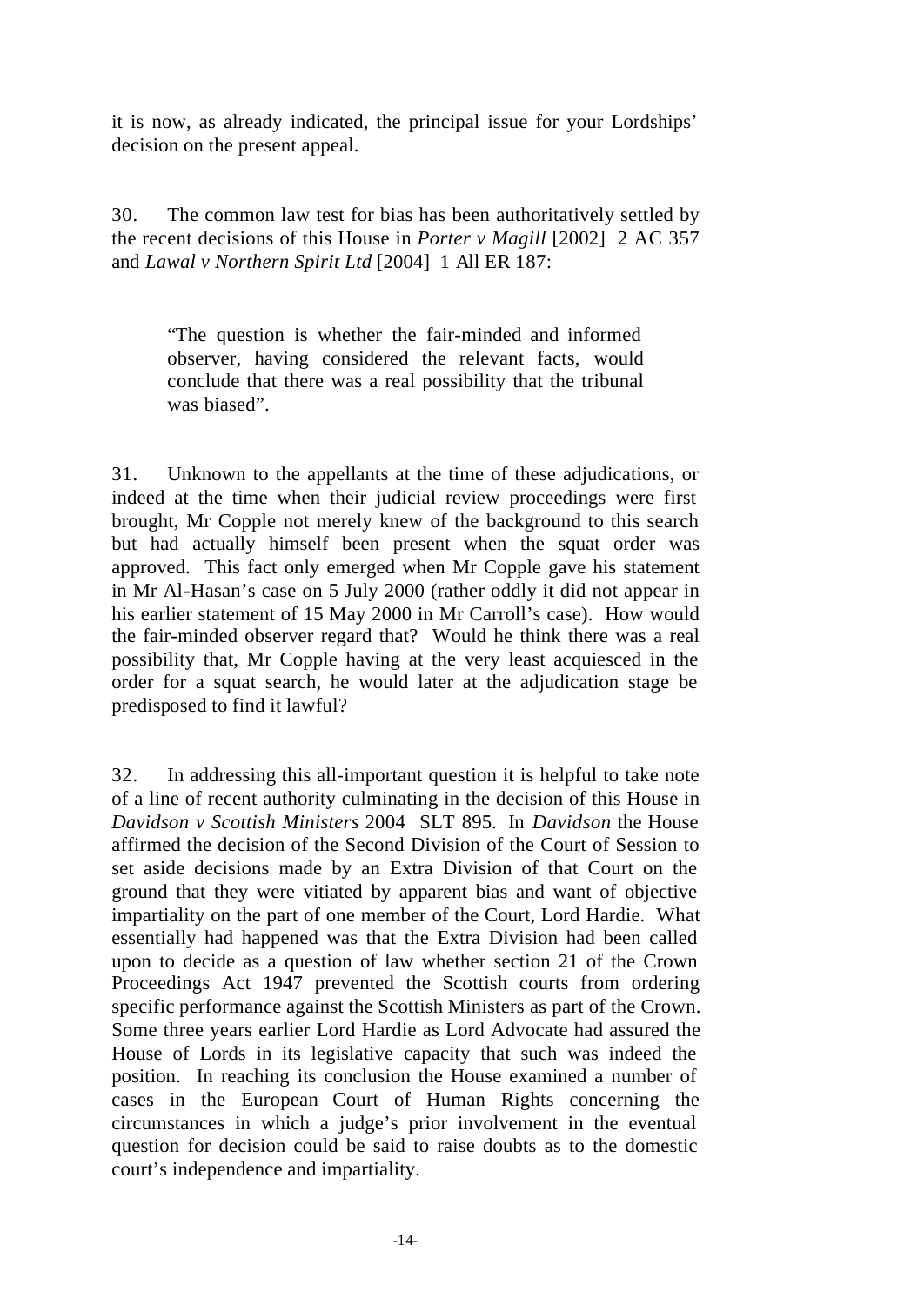33. In *Procola v Luxembourg* (1995) 22 EHRR 193, for example, the court concluded, perhaps not surprisingly, that as four of the five members of the *Conseil d'Etat* had previously contributed to an advisory opinion on the lawfulness of a proposed new regulation, their subsequent ruling confirming its lawfulness breached article 6 (1). I need cite only para 45 of the court's judgment:

"45. The Court notes that four members of the *Conseil d'Etat* carried out both advisory and judicial functions in the same case. In the context of an institution such as Luxembourg's *Conseil d'Etat* the mere fact that certain persons successively performed these two types of function in respect of the same decisions is capable of casting doubt on the institution's structural impartiality. In the instant case, Procola had legitimate grounds for fearing that the members of the Judicial Committee had felt bound by the opinion previously given. That doubt in itself, however slight its justification, is sufficient to vitiate the impartiality of the tribunal in question,  $\ldots$ ."

34. A similar conclusion was reached by the Court in *McGonnell v United Kingdom* [2000] 30 EHRR 289, concerning the Bailiff of Guernsey's determination of an appeal which turned upon the application of a development plan in which he had personally been involved whilst in government. Again, a single paragraph of the court's judgment suffices:

"57. The Court thus considers that the mere fact that the Deputy Bailiff presided over the States of Deliberation when DDP6 was adopted in 1990 is capable of casting doubt on his impartiality when he subsequently determined, as the sole judge of the law in the case, the applicant's planning appeal. The applicant therefore had legitimate grounds for fearing that the Bailiff may have been influenced by his prior participation in the adoption of DDP6. That doubt in itself, however slight its justification, is sufficient to vitiate the impartiality of the Royal Court, . . .".

35. In *Pabla Ky v Finland (Application No. 47221/99),* a decision of the European Court of Human Rights dated 22 June 2004, the Court's decision went the other way. The complaint there was that a member of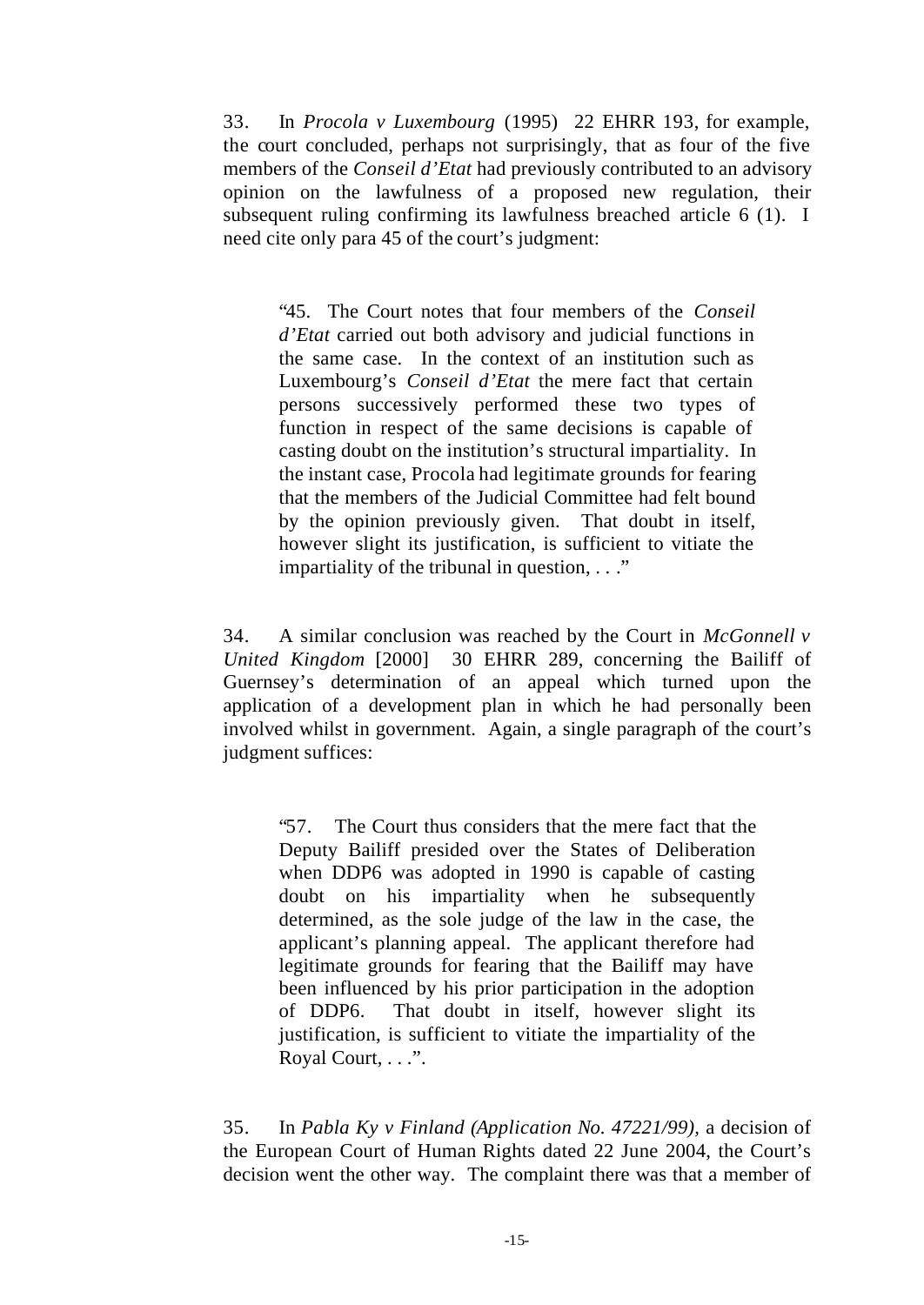the Finnish Parliament had sat as an expert member of the Court of Appeal. The barrenness of the complaint on the particular facts of that case appears clearly from paragraph 34 of the Court's judgment:

"34 Accordingly, the Court concludes that, unlike the situation examined by it in the cases of [*Procola* and *McGonnell*], [the Member of Parliament] had not exercised any prior legislative, executive or advisory function in respect of the subject-matter or legal issues before the Court of Appeal for decision in the applicant's appeal. The judicial proceedings therefore cannot be regarded as involving 'the same case' or 'the same decision' in the sense which was found to infringe Article 6.1 in the two judgments cited above. The Court is not persuaded that the mere fact that [the Member of Parliament] was a member of the legislature at the time when he sat on the applicants' appeal is sufficient to raise doubts as to the independence and impartiality of the Court of Appeal. While the applicant relies on the theory of separation of powers, this principle is not decisive in the abstract."

36. Those authorities I have found helpful. The others cited to us I confess I have not. *R v Board of Visitors of Frankland Prison Ex p Lewis* [1986] 1 WLR 130 (the case discussed in paragraph 59 of the Court of Appeal's judgment) goes essentially to the degree of background knowledge the tribunal may properly have when adjudicating on a prison disciplinary charge, no longer at issue on these appeals. That is true also of the unreported first instance decisions in *R v HM Prison Service Ex p Hibbert* (16 January 1997) *and R v Deputy Controller of HM Prison Buckley Hall Ex p Thomas (20 June 2000).* As for such cases as *Sengupta v Holmes* [2002] EWCA Civ 1104 and *Saraiva de Carvalho v Portugal* (Application No. 15651/89 decided on 23 March 1994), these address the very different question of how far a judge may properly have had some prior *judicial* involvement in a case he ultimately has to decide.

37. I return, therefore, against the background of the relevant case law, to the critical question: how would a fair-minded observer regard these appellants' adjudications? Would he think it a real possibility that Mr Copple, having been present when the squat search order was confirmed by the governor, would be predisposed thereafter to find it lawful? Would he, in the language of the Strasbourg Court, feel "doubt,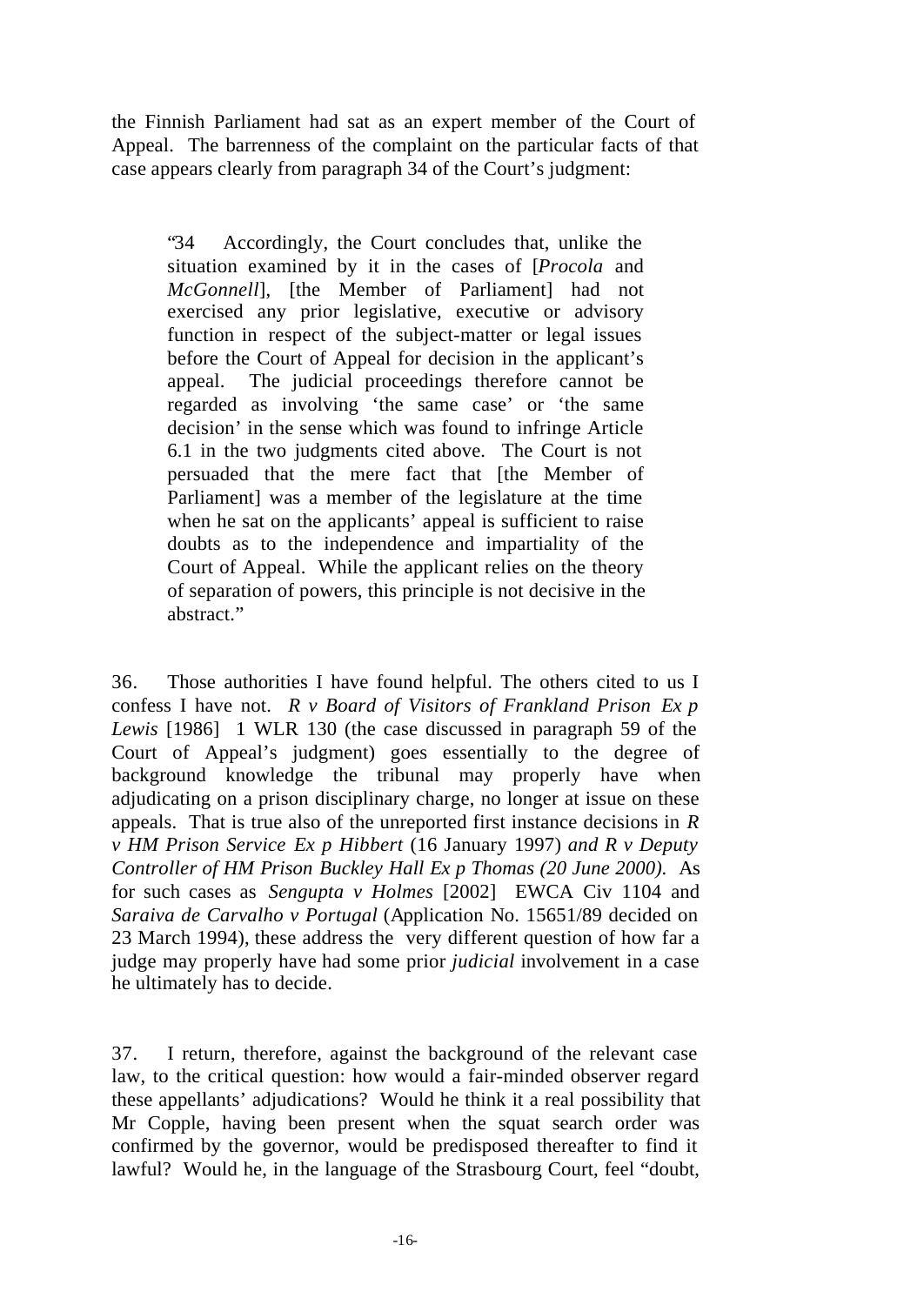however slight its justification", about Mr Copple's impartiality, "legitimate grounds for fearing" that Mr Copple may have been influenced by his prior participation in the decision-making process?

38. In resisting the appeal, Mr Sales for the respondent Secretary of State submits that on the particular facts of this case the answer to those questions is "no": the line, he submits, was not crossed. Mr Copple, he contends, had not here been exercising "any legislative, executive or advisory function" (*Pabla Ky*) in respect of the squat order whose legality he was later being required to adjudicate upon. He was merely present when Governor Woods gave his approval to the order. Mr Sales further argues that in assessing the objective appearance of the fairness of these adjudications regard must be had to the statutory context in which they were held. Parliament has charged governors and their deputies with the task of adjudicating on prison disciplinary offences. True, as the Court of Appeal noted in para 57 of its judgment, another governor can always be brought in from another prison, but this is a most exceptional and no doubt inconvenient course. Regard should also be had, submits Mr Sales, to the existence of other institutional constraints and safeguards surrounding the adjudicative process: the requirement for the Secretary of State to confirm any finding of guilt, the possibility of complaint to the Prison Ombudsman, and, most significantly of all, the availability of judicial review by which the legality of any disputed order can be tested. Finally, Mr Sales reminds us, both courts below (including in particular a Court of Appeal presided over by Lord Woolf with all his expertise and experience in this field of law) found nothing intrinsically unfair in Mr Copple adjudicating on these charges; in determining the objective impression given by these adjudications, he submits, the House should give due weight to these earlier findings.

39. For my part I have not found this an easy case. There is undoubted force in Mr Sales's arguments and there can be no question but that Mr Copple himself undertook these adjudications in the best of good faith and without any thought whatever that his earlier involvement in the matter could in any way be regarded as having compromised his independence and impartiality. On balance, however, I have come to the conclusion that the bias argument is here made good. At the end of the day it seems to me that by the very fact of his presence when the search order was confirmed, Mr Copple gave it his tacit assent and endorsement. When thereafter the order was disobeyed and he had to rule upon its lawfulness, a fair-minded observer could all too easily think him predisposed to find it lawful. After all, for him to have decided otherwise would have been to acknowledge that the governor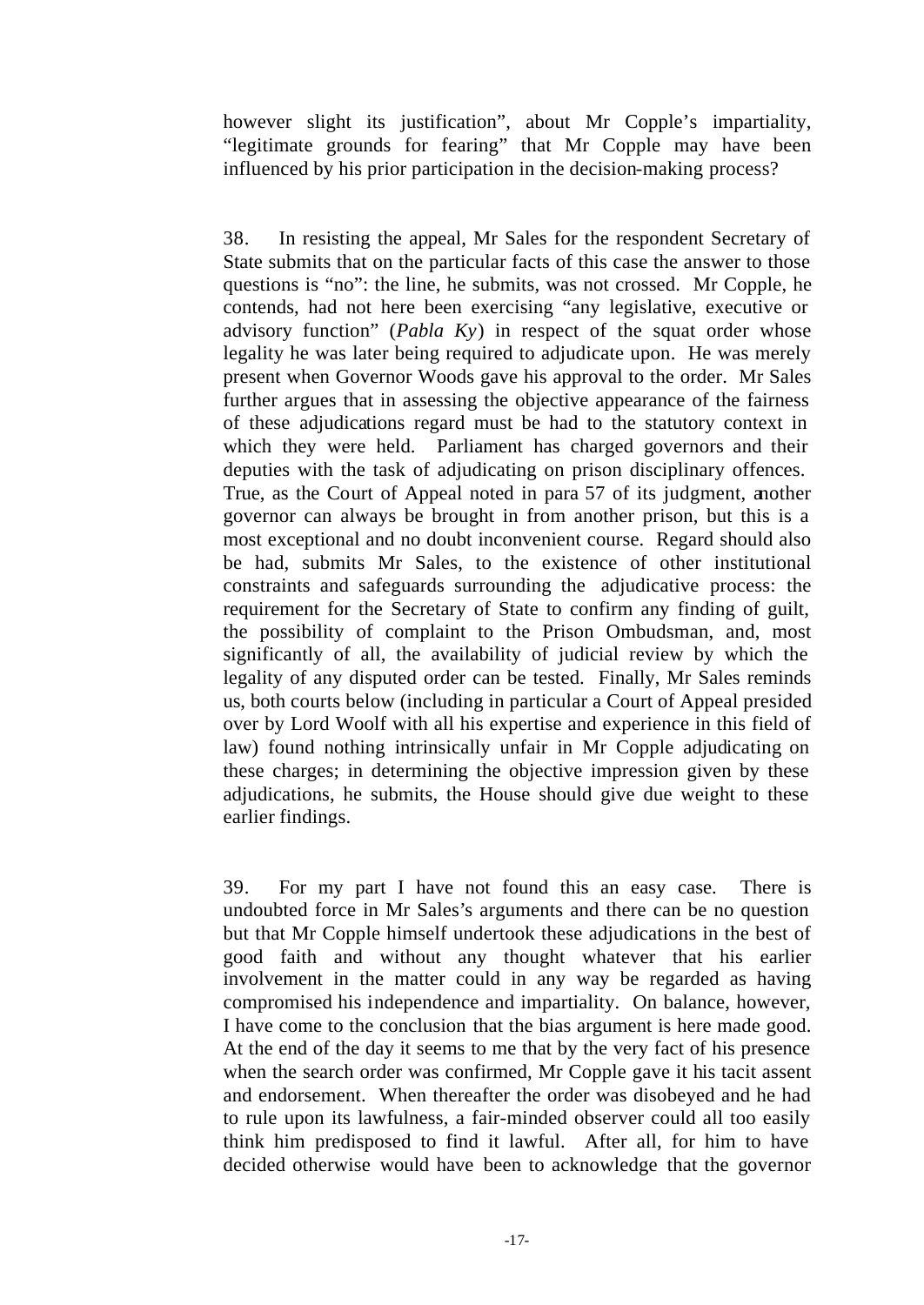ought not to have confirmed the order and that he himself had been wrong to acquiesce in it.

40. It was not Mr Fitzgerald's primary argument that Mr Copple, quite apart from his own acquiescence in the order, would in any event have been inclined to uphold its legality in deference to the governor's position as his superior officer. Rather he assumes that Mr Copple was sufficiently independent of the governor to have reached his own independent view of the order's legality when eventually this came to be questioned at the adjudications. This assumption carries with it, however, the further assumption that, had Mr Copple had any doubts about the order when initially it fell for confirmation by the governor on the Monday morning, he would have felt able, indeed obliged, to question it and if necessary disassociate himself from it at the time. In short, any argument that Mr Copple might in any event on the adjudication have been expected to rubber-stamp the governor's order is really subsumed in the main argument that he had already by then committed himself to its validity.

41. From all this it follows that to have avoided the appearance of bias Mr Copple would either have had to make plain at the adjudications that he himself had actually been present when the squat search order was confirmed (rather than give the impression, as he appears to have done, that he had known nothing of it) and sought the prisoners' consent to his nevertheless hearing the charges, or alternatively stood down to enable them to be heard by a different governor (if necessary from another prison) without any such previous involvement in the case.

42. There remains only the question of what relief should follow upon this conclusion. Mr Fitzgerald submitted that the findings of guilt must now be quashed and deleted from the respective appellant's disciplinary records. Mr Sales contests this, submitting that in the event no possible injustice was done to these appellants: as was later clearly established by the Court of Appeal's judgment, and indeed is not now disputed, this search order was in fact perfectly lawful. It cannot sensibly be supposed, therefore, that there could have been any different outcome to the adjudications whoever had heard them.

43. On this question I entertain not the slightest doubt that Mr Fitzgerald is right. Indeed it seems to me clear both as a matter of principle and authority that once proceedings have been successfully impugned for want of independence and impartiality on the part of the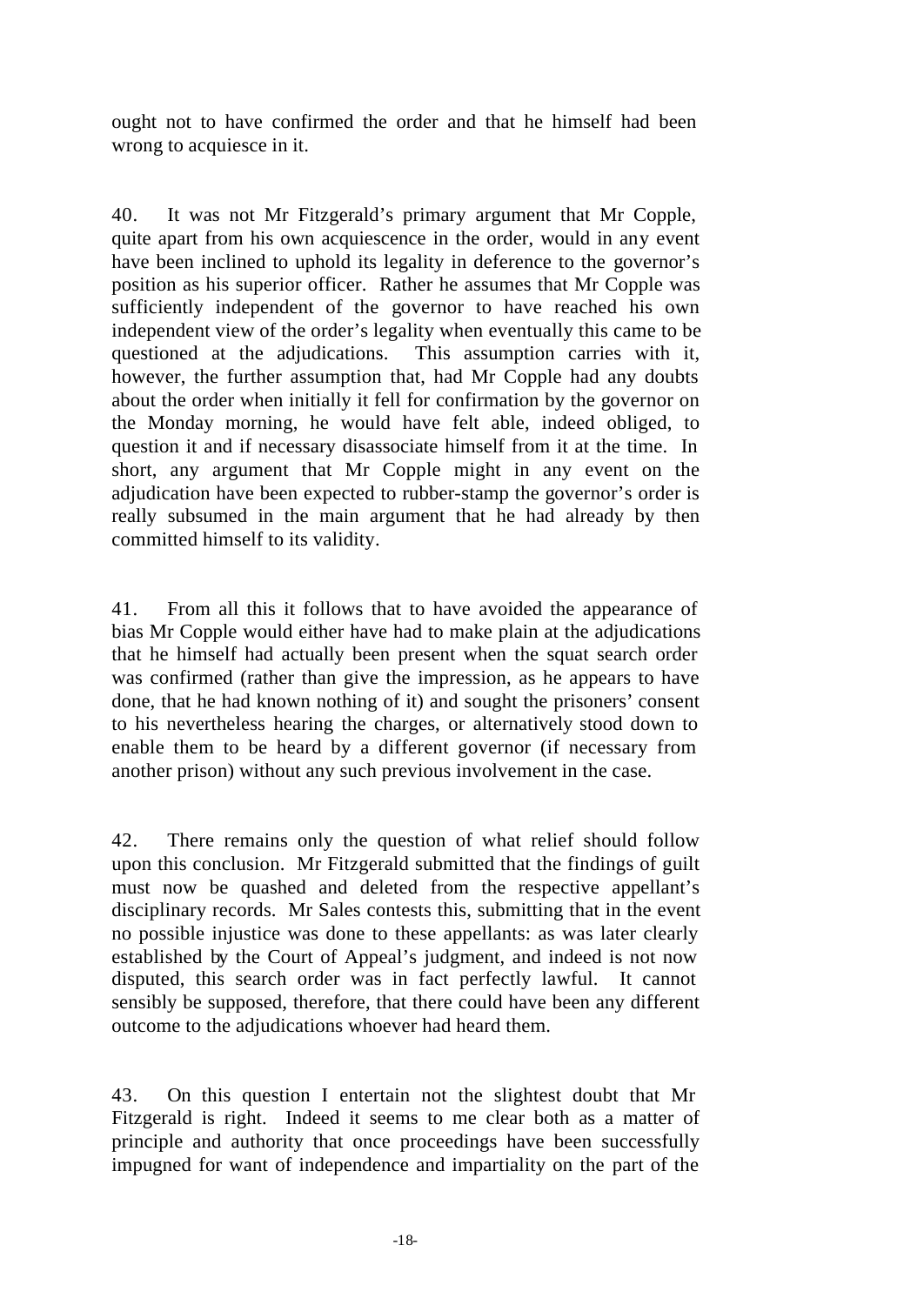tribunal, the decision itself must necessarily be regarded as tainted by unfairness and so cannot be permitted to stand. There are decisions to this effect both ancient and modern of the highest authority. Over 150 years ago in *Dimes v Grand Junction Canal* (1852) 3 HLC 759 the House of Lords set aside Lord Chancellor Cottenham's decree affirming the Vice-Chancellor's decision in favour of a company in which Lord Cottenham himself was a shareholder. As Lord Campbell said at p 793:

"No one can suppose that Lord Cottenham could be, in the remotest degree, influenced by the interest that he had in this concern; but, my Lords, it is of the last importance that the maxim that no man is to be a judge in his own cause should be held sacred. . . . and it will have a most salutary influence on [inferior] tribunals when it is known that this high Court of last resort, in a case in which the Lord Chancellor of England had an interest, considered that his decree was on that account a decree not according to law, and was set aside."

44. Only recently, in *Millar v Dickson* [2002] 1 WLR 1615, 1624, Lord Bingham of Cornhill took the same view with regard to a number of decisions reached by temporary sheriffs contrary to article 6 of the Convention:

"There is indeed nothing to suggest that the outcome of any of these cases would have been different had the relevant stages of the prosecution been conducted before permanent instead of temporary sheriffs. There is no reason to doubt that the conduct of all the temporary sheriffs involved was impeccable, and no reason to suppose that any of the accused suffered any substantial injustice. But . . . it is in my view clear from authority that the right of an accused in criminal proceedings to be tried by an independent and impartial tribunal is one which, unless validly waived by the accused, cannot be compromised or eroded."

So too here: the findings of guilt against these appellants must now be expunged.